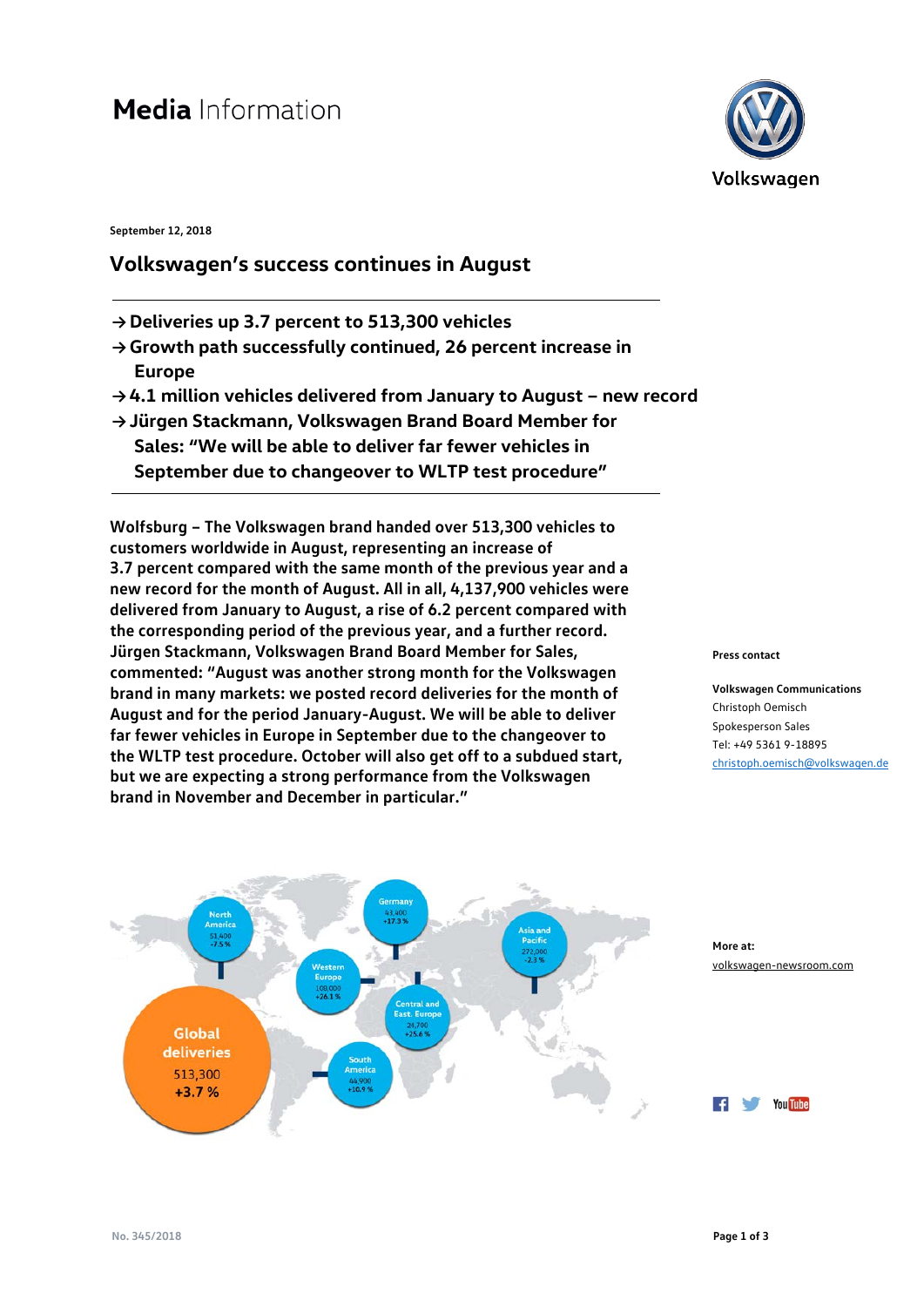

Deliveries in the regions and markets in **August** developed as follows:

- 132,700 vehicles were handed over to customers in **Europe**, 26 percent more than in August 2017. This positive development was mainly due to the fact that programs for the sale of vehicles type-tested in accordance with NEDC before the entry into force of the WLTP test procedure on September 1 were successfully implemented in major markets in Western Europe: apart from the home market of Germany, these included in particular the Netherlands (+59.3 percent), the UK (+56.3 percent), Spain (+55.1 percent) and Sweden (+44.8 percent). Overall, deliveries in **Western Europe** rose 26.1 percent compared with the previous year.
- 43,400 vehicles were handed over to customers in the home market of **Germany**, an increase of 17.3 percent compared with the previous year. The Volkswagen brand's model offensive with the new Polo, T-Roc, Tiguan Allspace, Arteon and Touareg models was one of the main success factors here. Furthermore, programs for the sale of vehicles type-approved to NEDC were also successfully implemented in Germany.
- 24,700 vehicles were delivered to customers in **Central and Eastern Europe**, a rise of 25.6 percent compared with the previous year. One of the main reasons for this positive development was the situation in **Russia,** where deliveries were 20.4 percent higher than the previous year, at 8,600 vehicles.
- With 51,400 vehicles handed over to customers in **North America**, deliveries there were 7.5 percent down on the same month in 2017. There was a slight increase of 0.7 percent in the **USA**, where deliveries ran at 32,300 units. The Tiguan and Atlas SUVs were the cornerstones of success. The new Jetta, where monthly deliveries topped the 10,000 mark for the first time, provided important impetus. In **Mexico,** a fall of 16.6 percent was recorded as a result of the tense situation on the overall market.
- 44,900 vehicles were handed over to customers in **South America**, an increase of 10.9 percent compared with the same month last year. This success is to a large extent attributable to **Brazil**, the region's largest market, where 32,300vehicles were delivered, a rise of 26.4 percent compared with the same month last year. The product offensive is a key driver of this positive trend. The new Polo is proving very popular, with 6,500 customers taking delivery of this model.